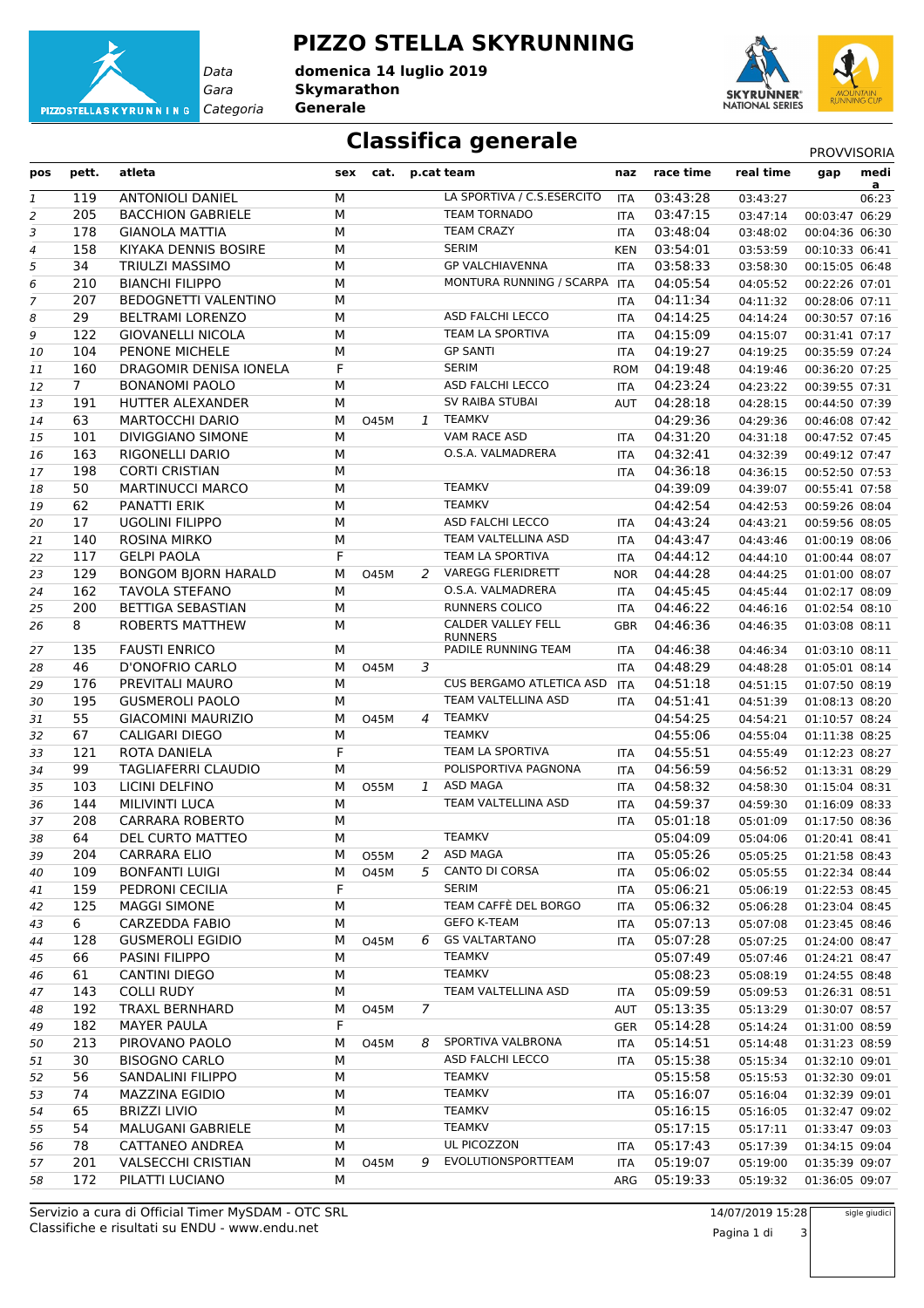#### **Classifica generale**

|     |       |                                            |     |             |    | ∍                                   |            |           |           | PROVVISORIA    |           |  |
|-----|-------|--------------------------------------------|-----|-------------|----|-------------------------------------|------------|-----------|-----------|----------------|-----------|--|
| pos | pett. | atleta                                     | sex | cat.        |    | p.cat team                          | naz        | race time | real time | gap            | medi<br>a |  |
| 59  | 33    | <b>FASANA LORENZO</b>                      | M   |             |    | TEAM PASTURO ASD                    | <b>ITA</b> | 05:20:59  | 05:20:55  | 01:37:31 09:10 |           |  |
| 60  | 85    | <b>GAROTA MAURIZIO</b>                     | M   | 045M        |    | 10 ASD ROVINATA                     | <b>ITA</b> | 05:22:16  | 05:22:14  | 01:38:48 09:12 |           |  |
| 61  | 196   | <b>CACCAMO FABIO</b>                       | M   | <b>O45M</b> |    | 11 AMICI MADONNA NEVE<br>LAGUNC     | <b>ITA</b> | 05:22:47  | 05:22:43  | 01:39:19 09:13 |           |  |
| 62  | 202   | <b>CAGLIANI MICHELE</b>                    | M   |             |    |                                     | <b>ITA</b> | 05:23:15  | 05:23:10  | 01:39:47 09:14 |           |  |
| 63  | 199   | PATRIARCA WALTER                           | М   | <b>O45M</b> | 12 | UNIONE SPORTIVA DERVIESE<br>ASD     | <b>ITA</b> | 05:25:14  | 05:25:08  | 01:41:46 09:17 |           |  |
| 64  | 100   | <b>MASCIADRI STEFANO</b>                   | М   | 045M        |    | 13 O.S.A. VALMADRERA                | <b>ITA</b> | 05:25:19  | 05:25:16  | 01:41:51 09:17 |           |  |
| 65  | 156   | <b>GINI ILARIO</b>                         | M   | <b>O45M</b> |    | 14 AMICI MADONNA NEVE<br>LAGUNC     | <b>ITA</b> | 05:27:18  | 05:27:14  | 01:43:50 09:21 |           |  |
| 66  | 155   | <b>GUILLOT EP BOISSET</b><br><b>MYRIAM</b> | F   |             |    |                                     | <b>FRA</b> | 05:28:22  | 05:28:18  | 01:44:54 09:22 |           |  |
| 67  | 166   | <b>LOMBARDINI LUCA</b>                     | M   | <b>O45M</b> |    | 15 O.S.A. VALMADRERA                | <b>ITA</b> | 05:28:23  | 05:28:15  | 01:44:54 09:22 |           |  |
| 68  | 86    | <b>BIAVASCHI SIMONE</b>                    | M   |             |    | <b>RUNCARD</b>                      | <b>ITA</b> | 05:29:08  | 05:29:07  | 01:45:40 09:24 |           |  |
| 69  | 106   | <b>MARAFFIO MASSIMO</b>                    | M   | <b>O45M</b> |    | 16 GP VALCHIAVENNA                  | <b>ITA</b> | 05:31:18  | 05:31:14  | 01:47:50 09:27 |           |  |
| 70  | 73    | MUCCIOLO DOMENICO                          | M   |             |    |                                     | <b>ITA</b> | 05:32:53  | 05:32:51  | 01:49:25 09:30 |           |  |
| 71  | 139   | <b>ARMAN MICHELE</b>                       | M   |             |    | <b>SERIM</b>                        | <b>ITA</b> | 05:37:09  | 05:37:05  | 01:53:41 09:37 |           |  |
| 72  | 77    | <b>PANZERI LUCA</b>                        | М   | 045M        |    | 17 TEAM PASTURO ASD                 | <b>ITA</b> | 05:39:28  | 05:39:22  | 01:56:00 09:41 |           |  |
| 73  | 80    | <b>GAMBARDELLA ANDREA</b>                  | M   |             |    | <b>CARVICO SKYRUNNING</b>           | <b>ITA</b> | 05:39:28  | 05:39:19  | 01:56:00 09:41 |           |  |
| 74  | 189   | <b>TURBA MARCO</b>                         | M   |             |    |                                     | <b>ITA</b> | 05:40:48  | 05:40:43  | 01:57:19 09:44 |           |  |
| 75  | 212   | <b>BOFFINI MARCO</b>                       | M   |             |    |                                     | <b>ITA</b> | 05:41:21  | 05:41:17  | 01:57:53 09:45 |           |  |
| 76  | 40    | PECORARO IGOR                              | M   |             |    |                                     | <b>ITA</b> | 05:41:42  | 05:41:38  | 01:58:14 09:45 |           |  |
| 77  | 110   | PENSA PATRIZIA                             | F   | 055F        | 1  | TEAM PASTURO ASD                    | <b>ITA</b> | 05:42:04  | 05:42:01  | 01:58:36 09:46 |           |  |
| 78  | 188   | <b>MORELLI DANIELE</b>                     | M   | 055M        | 3  | PT SKYRUNNING                       | ITA        | 05:42:08  | 05:42:05  | 01:58:40 09:46 |           |  |
| 79  | 173   | MAZZOLENI COSTANTINO                       | M   | <b>O45M</b> |    | 18 ASD CARVICO                      | <b>ITA</b> | 05:42:23  | 05:42:18  | 01:58:55 09:46 |           |  |
| 80  | 149   | MONTORFANO VALERIO                         | M   |             |    |                                     | <b>ITA</b> | 05:42:33  | 05:42:24  | 01:59:05 09:47 |           |  |
| 81  | 145   | <b>GUIDI DEVIS</b>                         | М   |             |    | TEAM VALTELLINA ASD                 | <b>ITA</b> | 05:44:26  | 05:44:15  | 02:00:58 09:50 |           |  |
| 82  | 88    | <b>AGAZZI MAURIZIO</b>                     | M   | 055M        | 4  | POLISPORTIVA VILLESE                | <b>ITA</b> | 05:47:10  | 05:47:03  | 02:03:42 09:55 |           |  |
| 83  | 193   | ARRIGONI GIULIANA                          | F   | <b>O45F</b> | 1  | <b>SERIM</b>                        |            | 05:49:04  | 05:49:02  | 02:05:36 09:58 |           |  |
| 84  | 154   | PIROVANO CLAUDIO                           | M   |             |    | CARVICO SKYRUNNING                  | ITA        | 05:49:30  | 05:49:26  | 02:06:02 09:59 |           |  |
| 85  | 184   | <b>COLOMBO LORENZO</b>                     | M   |             |    | ATL. FRI.MA.S.                      | <b>ITA</b> | 05:50:06  | 05:49:55  | 02:06:38 10:00 |           |  |
| 86  | 180   | DELLA FONTANA MAURO                        | M   |             |    |                                     | <b>ITA</b> | 05:50:27  | 05:50:20  | 02:06:59 10:00 |           |  |
| 87  | 136   | REMAZZINA OMAR                             | М   |             |    |                                     | ITA        | 05:50:58  | 05:50:51  | 02:07:30 10:01 |           |  |
| 88  | 59    | SCIUCCHETTI STEFANO                        | M   | <b>O45M</b> |    | 19 TEAMKV                           |            | 05:51:34  | 05:51:23  | 02:08:06 10:02 |           |  |
| 89  | 28    | SCHIOPETTI GIULIANO                        | M   | 045M        |    | 20 NEW ATHLETICS SULZANO            | <b>ITA</b> | 05:52:10  | 05:51:59  | 02:08:42 10:03 |           |  |
| 90  | 142   | <b>BUZZETTI CLAUDIO</b>                    | M   |             |    | TEAM VALTELLINA ASD                 | <b>ITA</b> | 05:53:01  | 05:52:54  | 02:09:33 10:05 |           |  |
| 91  | 113   | DE AGOSTINI CARLO                          | M   |             |    | TEAM VALTELLINA ASD                 | <b>ITA</b> | 05:54:05  | 05:53:56  | 02:10:37 10:06 |           |  |
| 92  | 194   | PIGHETTI GIACOMO                           | M   |             |    | TEAM VALTELLINA ASD                 | <b>ITA</b> | 05:54:33  | 05:54:22  | 02:11:05 10:07 |           |  |
| 93  | 45    | <b>MELESI BATTISTA</b>                     | M   |             |    | <b>TEAM PASTURO ASD</b>             | ITA        | 05:54:47  | 05:54:42  | 02:11:19 10:08 |           |  |
| 94  | 71    | RONCALETTI ROBERTO                         | м   | <b>O45M</b> |    | 21 RUNCARD                          | <b>ITA</b> | 05:57:35  | 05:57:28  | 02:14:07 10:12 |           |  |
| 95  | 52    | SALOMONI DANIELE                           | M   |             |    | <b>TEAMKV</b>                       |            | 05:58:33  | 05:58:24  | 02:15:05 10:14 |           |  |
| 96  | 211   | <b>MASSIRONI RICCARDO</b>                  | M   |             |    |                                     | ITA        | 06:00:04  | 05:59:55  | 02:16:36 10:17 |           |  |
| 97  | 92    | MANGILI IVO PAOLO                          | M   | <b>O45M</b> |    | 22 CANTO DI CORSA                   | ITA        | 06:00:47  | 06:00:40  | 02:17:18 10:18 |           |  |
| 98  | 130   | LILAND HANNE                               | F   | <b>O45F</b> | 2  | <b>VAREGG FLERIDRETT</b>            | <b>NOR</b> | 06:01:00  | 06:00:50  | 02:17:32 10:18 |           |  |
| 99  | 190   | HUTTER KATHARINA                           | F   |             |    |                                     | AUT        | 06:02:16  | 06:02:07  | 02:18:48 10:21 |           |  |
| 100 | 167   | <b>BRUSADELLI FELICE</b>                   | М   | <b>O45M</b> |    | 23 O.S.A. VALMADRERA                | ITA        | 06:02:48  | 06:02:43  | 02:19:20 10:21 |           |  |
| 101 | 181   | CASTELNOVO SIMONE                          | M   |             |    | ASD GER RANCIO                      | <b>ITA</b> | 06:03:38  | 06:03:31  | 02:20:10 10:23 |           |  |
| 102 | 69    | BUTTA IVAN                                 | M   | 045M        |    | 24 RUNCARD                          | ITA        | 06:08:38  | 06:08:30  | 02:25:10 10:31 |           |  |
| 103 | 58    | MARTELLETTI MANUEL                         | М   | 045M        |    | 25 TEAMKV                           |            | 06:08:42  | 06:08:31  | 02:25:14 10:32 |           |  |
| 104 | 183   | <b>BIAVASCHI DANIELA</b>                   | F   |             |    | <b>RUNCARD</b>                      | ITA        | 06:08:47  | 06:08:45  | 02:25:19 10:32 |           |  |
| 105 | 186   | RUBINI DANIEL                              | М   |             |    | POLISPORTIVA PAGNONA                | ITA        | 06:10:29  | 06:10:23  | 02:27:01 10:35 |           |  |
| 106 | 41    | <b>VIANELLO LUCA</b>                       | M   |             |    |                                     | ITA        | 06:10:58  | 06:10:51  | 02:27:30 10:35 |           |  |
| 107 | 124   | <b>CEREDA MARTA</b>                        | F   |             |    | <b>GEFO OLGINATE</b>                | ITA        | 06:12:02  | 06:11:56  | 02:28:34 10:37 |           |  |
| 108 | 152   | RAVASIO GIANCARLO                          | M   | 045M        | 26 |                                     | ITA        | 06:14:45  | 06:14:40  | 02:31:17 10:42 |           |  |
| 109 | 151   | <b>GATTINONI MAURO</b>                     | M   |             |    | <b>CS CORTENOVA</b>                 | ITA        | 06:15:26  | 06:15:19  | 02:31:58 10:43 |           |  |
| 110 | 137   | CANTU' MATTEO                              | M   | 045M        | 27 | <b>GRUPPO ETHOS RUNNING</b><br>TEAM | ITA        | 06:16:36  | 06:16:32  | 02:33:07 10:45 |           |  |
| 111 | 25    | DEL CURTO GIACOMO                          | M   |             |    |                                     | ITA        | 06:18:31  | 06:18:26  | 02:35:03 10:48 |           |  |
| 112 | 97    | STOPELLI MARCO                             | M   |             |    | ATLETICA PRESEZZO                   | ITA        | 06:18:51  | 06:18:42  | 02:35:23 10:49 |           |  |
| 113 | 165   | PIFFARI FELICE                             | M   | 045M        |    | 28 O.S.A. VALMADRERA                | ITA        | 06:19:49  | 06:19:42  | 02:36:21 10:51 |           |  |
| 114 | 94    | <b>BERGAMELLI MARCO</b>                    | M   | 045M        |    | 29 GAN NEMBRO                       | ITA        | 06:20:42  | 06:20:40  | 02:37:14 10:52 |           |  |
| 115 | 197   | PANZERI MARIO                              | M   | 055M        | 5  | TEAM PASTURO ASD                    | <b>ITA</b> | 06:21:44  | 06:21:41  | 02:38:16 10:54 |           |  |
| 116 | 13    | LATINI DANIELE                             | M   |             |    |                                     | ITA        | 06:24:08  | 06:24:05  | 02:40:40 10:58 |           |  |
| 117 | 138   | <b>FAZZINI ANDREA</b>                      | M   |             |    | <b>CS CORTENOVA</b>                 | <b>ITA</b> | 06:26:26  | 06:26:17  | 02:42:58 11:02 |           |  |
| 118 | 43    | <b>GIOVANNONI MATILDE</b>                  | F   |             |    | <b>TEAM PICCHETTI</b>               | <b>ITA</b> | 06:26:27  | 06:26:17  | 02:42:59 11:02 |           |  |
| 119 | 81    | <b>MAPELLI OSCAR</b>                       | M   | 045M        |    | 30 CARVICO SKYRUNNING               | ITA        | 06:28:28  | 06:28:19  | 02:45:00 11:05 |           |  |
| 120 | 206   | DISARO' ROBERTO                            | М   | 045M        |    | 31 ATLETICA MEDA                    | ITA        | 06:32:26  | 06:32:17  | 02:48:58 11:12 |           |  |
|     |       |                                            |     |             |    |                                     |            |           |           |                |           |  |

Classifiche e risultati su ENDU - www.endu.net Servizio a cura di Official Timer MySDAM - OTC SRL 14/07/2019 15:28

Pagina 2 di 3

sigle giudici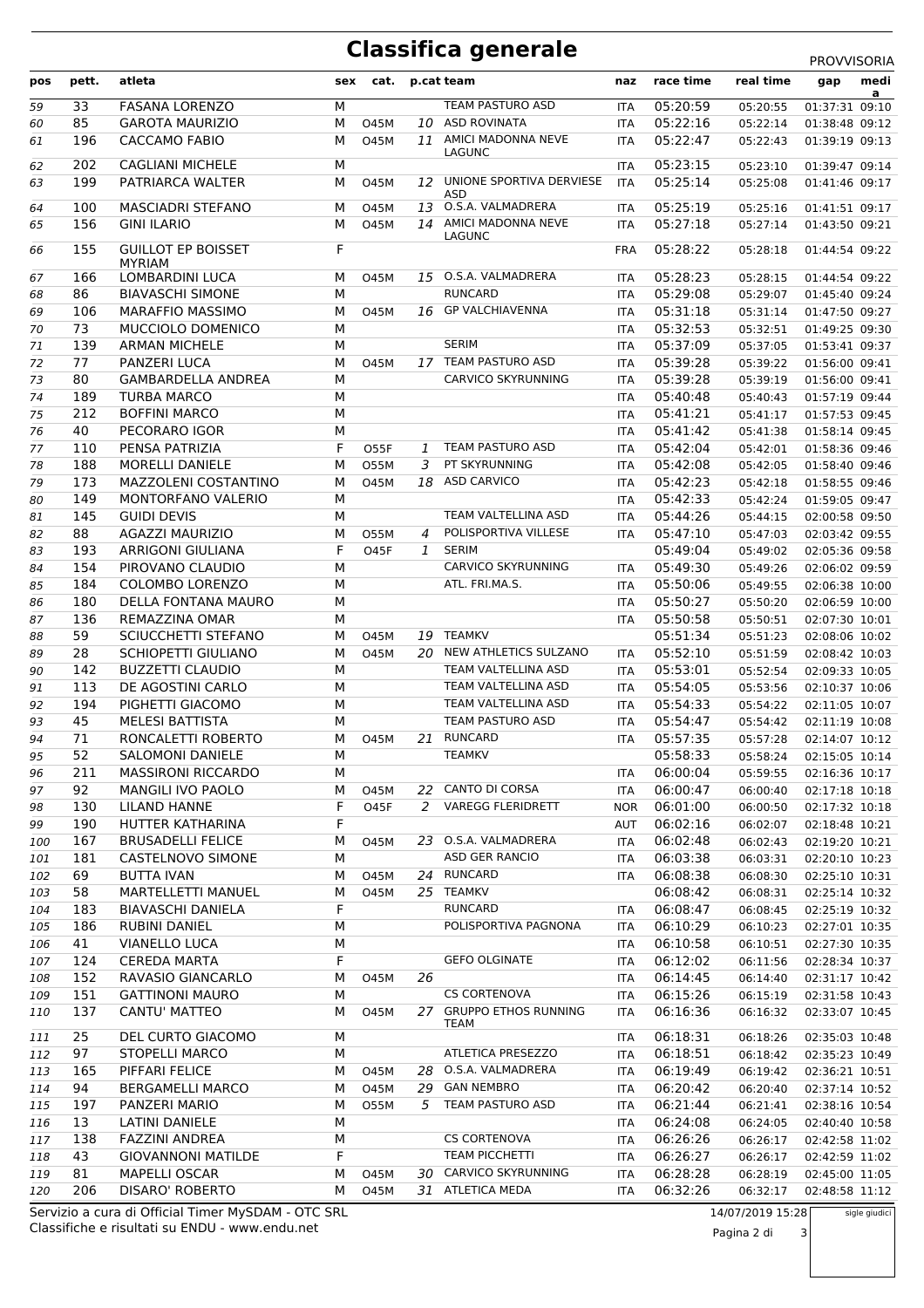## **Classifica generale** PROVVISORIA

| pos | pett.          | atleta                                    |        | sex cat.    |                | p.cat team                  | naz        | race time | real time | medi<br>gap                      |
|-----|----------------|-------------------------------------------|--------|-------------|----------------|-----------------------------|------------|-----------|-----------|----------------------------------|
| 121 | 60             | <b>GUGLIELMANA LUCA</b>                   | М      | 045M        |                | 32 TEAMKV                   |            | 06:33:24  | 06:33:12  | a<br>02:49:56 11:14              |
| 122 | 95             | <b>CASIRAGHI MARIO</b>                    | М      | <b>O45M</b> |                | 33 GS AVIS OGGIONO          | ITA        | 06:34:01  | 06:33:56  | 02:50:33 11:15                   |
| 123 | 51             | <b>MASOLINI CLAUDIO</b>                   | M      | <b>O45M</b> |                | 34 TEAMKV                   |            | 06:34:23  | 06:34:15  | 02:50:55 11:16                   |
| 124 | 91             | <b>MARTOCCHI LUCA</b>                     | M      |             |                |                             | <b>ITA</b> | 06:35:27  | 06:35:17  | 02:51:59 11:17                   |
| 125 | 53             | <b>PAGGI MARTINO</b>                      | М      | <b>O45M</b> |                | 35 TEAMKV                   | <b>ITA</b> | 06:36:16  | 06:36:05  | 02:52:48 11:19                   |
| 126 | 111            | <b>MASPERI VALERIO</b>                    | М      | 055M        | 6              | ASDAVISOGGIONO              | <b>ITA</b> | 06:36:34  | 06:36:28  | 02:53:06 11:19                   |
| 127 | 175            | <b>BERGAMO DENIS</b>                      | M      |             |                | ATHLETIC CLUB VILLASANTA    | <b>ITA</b> | 06:36:46  | 06:36:39  | 02:53:18 11:20                   |
| 128 | 48             | <b>CORTI CORRADO</b>                      | М      | <b>O45M</b> |                | 36 TEAM OTC SSD ARL         | <b>ITA</b> | 06:37:47  | 06:37:36  | 02:54:19 11:21                   |
| 129 | 31             | <b>LEGNANI UMBERTO</b>                    | M      |             |                |                             | <b>ITA</b> | 06:37:56  | 06:37:46  | 02:54:28 11:22                   |
| 130 | 18             | <b>TERZAGHI ROBERTO</b>                   | M      | <b>O45M</b> |                | 37 RUNCARD                  | <b>ITA</b> | 06:37:56  | 06:37:47  | 02:54:28 11:22                   |
| 131 | 123            | <b>QUADRI GIACOMO</b>                     | M      |             |                | <b>CANTO DI CORSA</b>       | <b>ITA</b> | 06:38:28  | 06:38:20  | 02:55:00 11:23                   |
| 132 | 42             | LANDINI ALESSANDRO                        | M      |             |                | <b>TEAM PICCHETTI</b>       | <b>ITA</b> | 06:39:12  | 06:39:01  | 02:55:44 11:24                   |
| 133 | 27             | <b>OGGIONI PIERO</b>                      | М      |             |                |                             | <b>ITA</b> | 06:39:24  | 06:39:13  | 02:55:56 11:24                   |
| 134 | 105            | <b>CHIAPPA SILVIA</b>                     | F      | <b>O45F</b> | 3.             | <b>ALTITUDE RACE</b>        | <b>ITA</b> | 06:39:52  | 06:39:46  | 02:56:24 11:25                   |
| 135 | 134            | <b>QUAINI MOSÈ</b>                        | M      |             |                | <b>TEAMKV</b>               | <b>ITA</b> | 06:40:01  | 06:39:55  | 02:56:33 11:25                   |
| 136 | 133            | PAGANI ANGELO                             | M      |             |                |                             | <b>ITA</b> | 06:45:09  | 06:45:02  | 03:01:41 11:34                   |
| 137 | 93             | <b>SALA MAURIZIO</b>                      | M      |             |                | G. P. RUPE MAGNA            | <b>ITA</b> | 06:45:32  | 06:45:24  | 03:02:04 11:35                   |
| 138 | 127            | <b>MAMETTI ANDREA</b>                     | M      |             |                | TEAM VALTELLINA ASD         | <b>ITA</b> | 06:47:42  | 06:47:34  | 03:04:14 11:38                   |
| 139 | 171            | <b>ZULLATO IVANO</b>                      | М      | <b>O45M</b> | 38             | <b>SERIM</b>                | <b>ITA</b> | 06:49:17  | 06:49:13  | 03:05:49 11:41                   |
| 140 | 132            | <b>TAGLIABUE MAURIZIO</b>                 | М      | 055M        | $7^{\circ}$    | CANTURINA POLISPORTIVA      | <b>ITA</b> | 06:49:38  | 06:49:30  | 03:06:10 11:42                   |
|     |                |                                           |        |             |                | S.MARCO                     |            |           |           |                                  |
| 141 | 150            | MOTTA OMAR                                | М      | <b>O45M</b> |                | 39 CANTO DI CORSA           | <b>ITA</b> | 06:49:48  | 06:49:41  | 03:06:20 11:42                   |
| 142 | 44             | <b>ZANON GIACOMO</b>                      | M      |             |                |                             | <b>ITA</b> | 06:52:07  | 06:52:04  | 03:08:39 11:46                   |
| 143 | 70             | <b>FLORIS GIAN PIETRO</b>                 | М      | <b>O45M</b> |                | 40 LIBERO                   | <b>ITA</b> | 06:55:01  | 06:54:53  | 03:11:33 11:51                   |
| 144 | 148            | DE CAPITANI EFRAIM                        | М<br>F | <b>O45M</b> |                | 41 RUNCARD<br><b>TEAMKV</b> | <b>ITA</b> | 06:55:08  | 06:55:02  | 03:11:40 11:51                   |
| 145 | 75             | MARTELLETTI SANDRA<br>LARA                |        |             |                |                             | <b>ITA</b> | 06:59:46  | 06:59:34  | 03:16:18 11:59                   |
| 146 | 161            | <b>SANSONE STEFANO</b>                    | М      | <b>O45M</b> |                | 42 O.S.A. VALMADRERA        | ITA        | 07:00:44  | 07:00:38  | 03:17:16 12:01                   |
| 147 | 19             | ALBORGHETTI SIMONE                        | M      |             |                |                             | <b>ITA</b> | 07:01:50  | 07:01:45  | 03:18:22 12:03                   |
| 148 | 24             | DELLA FRERA FRANCESCO                     | M      |             |                |                             | <b>ITA</b> | 07:06:26  | 07:06:16  | 03:22:58 12:11                   |
| 149 | 168            | <b>OLDANI CRISTIANO</b>                   | M      |             |                | <b>BETTY'S GROUP</b>        | <b>ITA</b> | 07:08:28  | 07:08:18  | 03:25:00 12:14                   |
| 150 | 169            | DEI CAS ENRICO                            | M      | <b>O45M</b> |                | 43 TEAM VALTELLINA ASD      | <b>ITA</b> | 07:11:07  | 07:10:59  | 03:27:39 12:19                   |
| 151 | 36             | <b>FUMAGALLI EMILIO</b>                   | М      | <b>O45M</b> |                | 44 ASD FALCHI LECCO         | <b>ITA</b> | 07:11:52  | 07:11:43  | 03:28:24 12:20                   |
| 152 | 96             | CRIPPA ALESSANDRO                         | М      | <b>O45M</b> |                | 45 ASD FALCHI LECCO         | <b>ITA</b> | 07:14:00  | 07:13:53  | 03:30:32 12:23                   |
| 153 | 141            | <b>ANGELONI MATTEO</b>                    | М      | 045M        |                | 46 CARVICO SKYRUNNING       | <b>ITA</b> | 07:14:59  | 07:14:54  | 03:31:31 12:25                   |
| 154 | 37             | NAPOLETANO DONATO                         | М      | <b>O45M</b> | 47             |                             | <b>ITA</b> | 07:17:40  | 07:17:30  | 03:34:12 12:30                   |
| 155 | $\overline{4}$ | <b>GARDNER JEFF</b>                       | М      |             |                |                             | <b>USA</b> | 07:18:55  | 07:18:51  | 03:35:27 12:32                   |
| 156 | 174            | <b>PASINI MONICA</b>                      | F      | <b>O45F</b> | 4              |                             | <b>ITA</b> | 07:19:31  | 07:19:23  | 03:36:02 12:33                   |
| 157 | 11             | <b>FAVARO FEDERICO</b>                    | M      |             |                |                             | <b>ITA</b> | 07:24:42  | 07:24:39  | 03:41:14 12:42                   |
| 158 | 84             | SPREAFICO CHIARA                          | F      |             |                | <b>ASD ROVINATA</b>         | ITA        | 07:26:58  | 07:26:51  | 03:43:30 12:46                   |
| 159 | 72             | <b>NORIS CRIS</b>                         | M      |             |                |                             | <b>ITA</b> | 07:27:00  | 07:26:50  | 03:43:32 12:46                   |
| 160 | 87             | <b>SERRA ANDREA</b>                       | М      |             |                | U.S. LA SPORTIVA            | <b>ITA</b> | 07:28:35  | 07:28:27  | 03:45:07 12:48                   |
| 161 | 209            | LANFRANCHI FRANCESCO                      | м      | 055M        | 8              | O.S.A. ORG.SPORTIVA         | ITA        | 07:35:23  | 07:35:15  | 03:51:55 13:00                   |
|     |                | <b>CASTELLI SIMONETTA</b>                 | F      |             |                | <b>ALPINISTI</b>            |            |           |           |                                  |
| 162 | 153            |                                           |        | 055F        | 2              | <b>TEAMKV</b>               | ITA        | 07:36:21  | 07:36:15  | 03:52:53 13:02                   |
| 163 | 57             | MOZZI GIMMI<br>PANZERI LORENZO            | М      |             |                | A.S.D. AVIS OGGIONO         |            | 07:38:47  | 07:38:41  | 03:55:19 13:06                   |
| 164 | 114<br>26      | CASTELLI GEROLAMO                         | М      | 055M        | 9              | 10 A.S.D. AVIS OGGIONO      | ITA        | 07:38:52  | 07:38:46  | 03:55:24 13:06                   |
| 165 | 112            |                                           | М      | 055M        |                | 11 ASD AVIS OGGIONO         | <b>ITA</b> | 07:38:52  | 07:38:47  | 03:55:24 13:06                   |
| 166 | 35             | <b>BONFANTI LUCIANO</b>                   | М      | 055M        |                | CARVICO SKYRUNNING          | ITA        | 07:38:52  | 07:38:46  | 03:55:24 13:06<br>04:06:10 13:25 |
| 167 |                | <b>COLOMBO DARIO</b>                      | M      |             |                | TEAM MATTANA                | <b>ITA</b> | 07:49:38  | 07:49:34  | 04:06:33 13:25                   |
| 168 | 38             | <b>MATTANA LOICK</b>                      | М      |             |                |                             | <b>ITA</b> | 07:50:01  | 07:49:55  |                                  |
| 169 | 83             | <b>COGLIATI BRUNO</b>                     | М      | <b>O45M</b> | 48             | ASD GP GARLASCHESE          | ITA        | 07:50:41  | 07:50:32  | 04:07:13 13:26                   |
| 170 | 115            | LAZZERINI DENCHI MARCO<br><b>MAURIZIO</b> | М      |             |                |                             | <b>ITA</b> | 07:51:50  | 07:51:40  | 04:08:21 13:28                   |
| 171 | 126            | DELL'UTRI MARCELLA                        | F      | <b>O45F</b> | 5              | TEAM PASTURO ASD            | ITA        | 07:51:50  | 07:51:42  | 04:08:22 13:28                   |
| 172 | 23             | TAGLIABUE MASSIMILIANO                    | М      | <b>O45M</b> |                | 49 G.A.P. SARONNO           | <b>ITA</b> | 07:54:19  | 07:54:08  | 04:10:51 13:33                   |
| 173 | 22             | PERIN VALENTINA                           | F      | <b>O45F</b> | 6              | G.A.P. SARONNO              | <b>ITA</b> | 07:56:29  | 07:56:18  | 04:13:01 13:36                   |
| 174 | 185            | <b>COLOMBO ANNALISA</b>                   | F      | <b>O45F</b> | $\overline{7}$ | G.A.P. SARONNO              | <b>ITA</b> | 07:56:29  | 07:56:18  | 04:13:01 13:36                   |



Leggi questo codice con il tuo telefono per accedere alla classifica on-line

Il giudice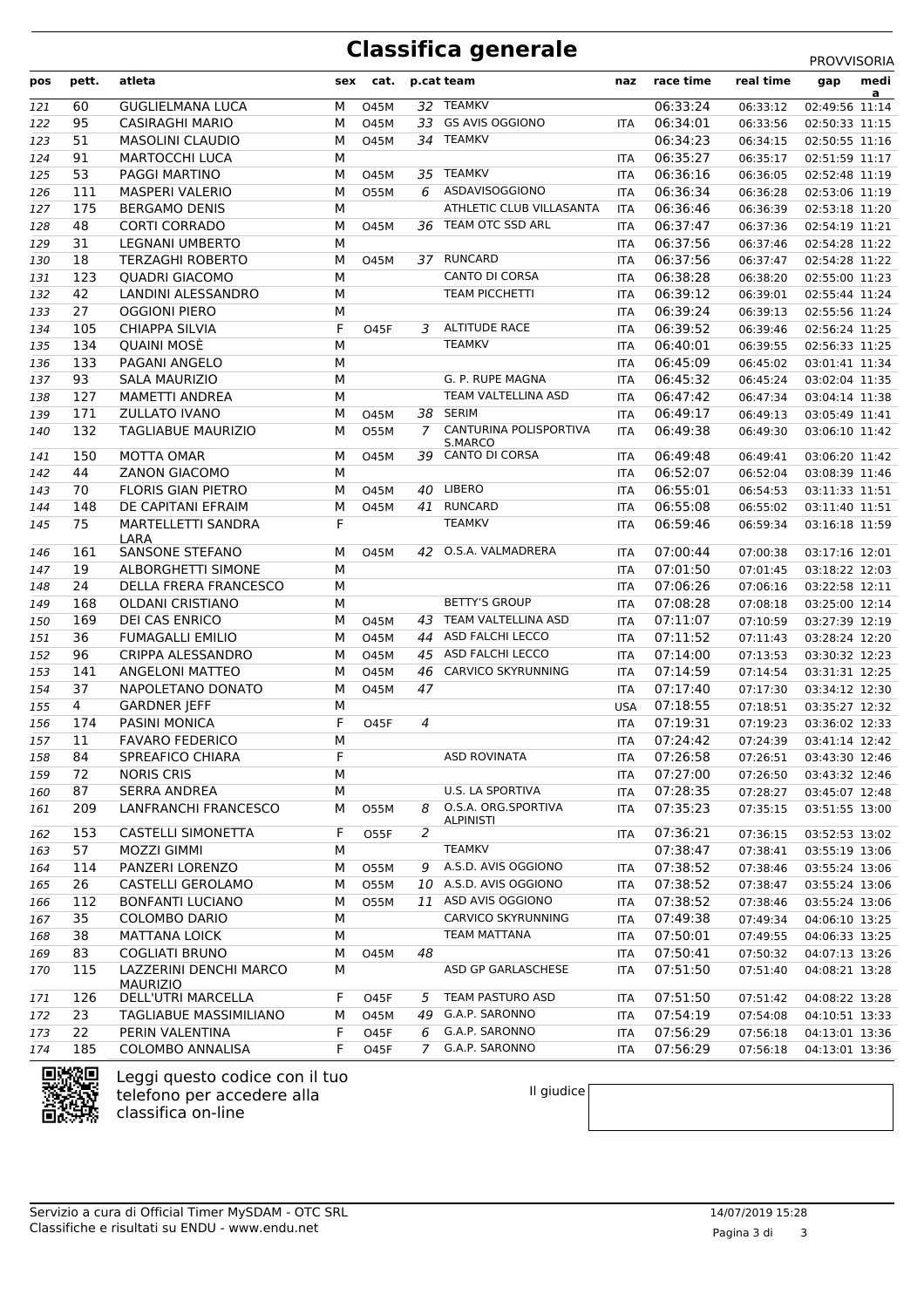

#### **PIZZO STELLA SKYRUNNING**

*Gara* **Skyrace** *Categoria* **Generale domenica 14 luglio 2019**

**SKYRUNNER** NATIONAL SERIES

## **Classifica generale** PROVVISORIA

| pos            | pett.      | atleta                                       | sex    | cat.        |               | p.cat team                                               | naz                      | race time            | real time            | gap                              | medi<br>a |
|----------------|------------|----------------------------------------------|--------|-------------|---------------|----------------------------------------------------------|--------------------------|----------------------|----------------------|----------------------------------|-----------|
| 1              | 594        | SIMUKEKA JEAN BAPTISTE                       | M      |             |               | <b>SERIM</b>                                             | <b>RWA</b>               | 01:57:25             | 01:57:24             |                                  | 05:52     |
| $\overline{a}$ | 648        | STEINER MICHA                                | M      |             |               | <b>TEAM SALOMON</b>                                      | SUI                      | 01:59:14             | 01:59:12             | 00:01:49 05:57                   |           |
| 3              | 628        | POMONI LUIGI                                 | M      |             |               | A.S.PREMANA                                              | <b>ITA</b>               | 02:05:14             | 02:05:12             | 00:07:49 06:15                   |           |
| $\overline{a}$ | 623        | <b>LEONI FRANCESCO</b>                       | M      |             |               | POLISPORTIVA ALBOSAGGIA                                  | <b>ITA</b>               | 02:06:07             | 02:06:05             | 00:08:42 06:18                   |           |
| 5              | 585        | <b>GADOLA ALESSANDRO</b>                     | M      |             |               |                                                          | <b>ITA</b>               | 02:08:46             | 02:08:43             | 00:11:21 06:26                   |           |
| 6              | 635        | <b>SONGINI DARIO</b>                         | M      | 045M        | $\mathcal{I}$ | TEAM VALTELLINA ASD                                      | <b>ITA</b>               | 02:13:02             | 02:13:00             | 00:15:38 06:39                   |           |
| 7              | 651        | PERICO JACOPO                                | M      |             |               | G.P. SANTI NUOVA OLONIO                                  | <b>ITA</b>               | 02:13:40             | 02:13:38             | 00:16:15 06:40                   |           |
| 8              | 597        | <b>ROTA ANDREA</b>                           | M      |             |               | O.S.A. VALMADRERA                                        | <b>ITA</b>               | 02:13:57             | 02:13:55             | 00:16:32 06:41                   |           |
| 9              | 526        | RIVA ALESSANDRO                              | M      |             |               | G.S.A. COMETA                                            | <b>ITA</b>               | 02:15:14             | 02:15:13             | 00:17:49 06:45                   |           |
| 10             | 621        | SANTAMBROGIO ANDREA                          | M      |             |               | <b>US S MAURIZIO</b>                                     | <b>ITA</b>               | 02:16:06             | 02:16:03             | 00:18:41 06:48                   |           |
| 11             | 592        | DEL CURTO FABIO CLAUDIO                      | M      |             |               | AMICI MADONNA NEVE<br>LAGUNC                             | <b>ITA</b>               | 02:16:10             | 02:16:08             | 00:18:45 06:48                   |           |
| 12             | 591        | ROGANTINI MARCO                              | М      |             |               | AMICI MADONNA NEVE<br>LAGUNC                             | <b>SUI</b>               | 02:17:25             | 02:17:22             | 00:20:01 06:52                   |           |
| 13             | 647        | PEREGO DAVIDE                                | М      |             |               | ASD FALCHI LECCO                                         | ITA                      | 02:18:04             | 02:18:03             | 00:20:39 06:54                   |           |
| 14             | 567        | <b>FINAZZI FRANCESCO</b>                     | M      |             |               | CARVICO SKYRUNNING                                       | ITA                      | 02:18:04             | 02:18:02             | 00:20:39 06:54                   |           |
| 15             | 629        | DEL BONDIO FRANCO                            | M      | <b>O45M</b> | 2             | <b>GP VALCHIAVENNA</b><br><b>SERIM</b>                   | <b>ITA</b>               | 02:18:44             | 02:18:41             | 00:21:19 06:56                   |           |
| 16             | 595        | NIYIRORA PRIMITIVE                           | F      |             |               |                                                          | <b>RWA</b>               | 02:19:32             | 02:19:30             | 00:22:07 06:58                   |           |
| 17             | 633        | <b>CRISTINI GIANLUCA</b>                     | M      | 045M        | 3             | ASD POLISPORTIVA<br>ALBOSAGGIA<br><b>GP VALCHIAVENNA</b> | ITA                      | 02:22:56             | 02:22:54             | 00:25:31 07:08                   |           |
| 18             | 571        | DEL RE PAOLO                                 | M      |             |               |                                                          | ITA                      | 02:23:24             | 02:23:22             | 00:25:59 07:10                   |           |
| 19             | 589<br>573 | <b>BLANC THOMAS</b><br><b>TURRISI SIMONE</b> | M<br>M |             |               | ASD FALCHI LECCO                                         | <b>FRA</b>               | 02:24:04<br>02:24:11 | 02:24:02             | 00:26:40 07:12                   |           |
| 20             | 655        | <b>GIANOLA MICHELE</b>                       | M      |             |               | <b>AS PREMANA</b>                                        | <b>ITA</b>               | 02:24:51             | 02:24:09             | 00:26:46 07:12                   |           |
| 21             | 640        | POZZI MATTEO                                 | M      |             |               | <b>TEAM PASTURO ASD</b>                                  | <b>ITA</b>               |                      | 02:24:48             | 00:27:26 07:14                   |           |
| 22             | 649        | <b>RIATSCH ARINA</b>                         | F      |             |               | <b>DYNAFIT</b>                                           | <b>ITA</b>               | 02:25:22<br>02:25:29 | 02:25:19             | 00:27:57 07:16                   |           |
| 23             | 615        | <b>MARTINOLI DIEGO</b>                       | M      |             |               | <b>GP VALCHIAVENNA</b>                                   | SUI                      | 02:26:20             | 02:25:27             | 00:28:04 07:16                   |           |
| 24             | 524        | PASINI MATTEO                                | M      |             |               | <b>TEAMKV</b>                                            | <b>ITA</b>               | 02:26:48             | 02:26:18<br>02:26:47 | 00:28:56 07:19<br>00:29:23 07:20 |           |
| 25             | 578        | SANTAMBROGIO MATTIA                          | M      |             |               | <b>US SAN MAURIZIO</b>                                   |                          | 02:27:44             | 02:27:42             | 00:30:19 07:23                   |           |
| 26<br>27       | 545        | <b>OLSEN ANDREAS</b>                         | M      |             |               | <b>NEWLINE</b>                                           | <b>ITA</b><br><b>DEN</b> | 02:28:11             | 02:28:07             | 00:30:47 07:24                   |           |
| 28             | 548        | <b>TURCATI DENIS</b>                         | M      |             |               | ASD ATLETICA PIDAGGIA 1528                               | <b>ITA</b>               | 02:30:56             | 02:30:49             | 00:33:31 07:32                   |           |
| 29             | 558        | COLOMBO ALESSANDRO                           | M      |             |               |                                                          | ITA                      | 02:32:03             | 02:32:01             | 00:34:38 07:36                   |           |
| 30             | 624        | <b>RATTI MARCO</b>                           | М      |             |               | 3LIFE                                                    | ITA                      | 02:33:49             | 02:33:47             | 00:36:24 07:41                   |           |
| 31             | 546        | <b>FUMAGALLI GIOVANNI</b>                    | M      | <b>O45M</b> | 4             | <b>EVOLUTION SPORT TEAM</b>                              | ITA                      | 02:34:28             | 02:34:25             | 00:37:03 07:43                   |           |
| 32             | 609        | <b>TAGLIAFERRI DANIELE</b>                   | M      |             |               | POL. PAGNONA                                             | <b>ITA</b>               | 02:35:21             | 02:35:19             | 00:37:56 07:46                   |           |
| 33             | 584        | <b>PANIGA LUIGI</b>                          | M      |             |               | TEAM VALTELLINA ASD                                      | <b>ITA</b>               | 02:35:33             | 02:35:29             | 00:38:08 07:46                   |           |
| 34             | 619        | <b>GASPARINI TIZIANO</b>                     | M      | 055M        | 1             | <b>SERIM</b>                                             | ITA                      | 02:35:45             | 02:35:41             | 00:38:20 07:47                   |           |
| 35             | 575        | <b>ZUGNONI DIEGO</b>                         | M      | 055M        | 2             | SPORT RACE VALTELLINA                                    | <b>ITA</b>               | 02:37:05             | 02:37:01             | 00:39:41 07:51                   |           |
| 36             | 535        | RAVA DANIELE                                 | M      | <b>O45M</b> | 5             | <b>TEAMKV</b>                                            | ITA                      | 02:38:17             | 02:38:11             | 00:40:52 07:54                   |           |
| 37             | 566        | <b>MAURI LUCA</b>                            | M      | <b>O45M</b> | 6             | ASD FALCHI LECCO                                         | <b>ITA</b>               | 02:39:03             | 02:38:59             | 00:41:38 07:57                   |           |
| 38             | 587        | <b>MARIN GIACOMO</b>                         | М      |             |               |                                                          | <b>ITA</b>               | 02:39:44             | 02:39:40             | 00:42:20 07:59                   |           |
| 39             | 540        | <b>GROSSI PAOLO</b>                          | М      |             |               | <b>SERIM</b>                                             | ITA                      | 02:40:03             | 02:39:59             | 00:42:38 08:00                   |           |
| 40             | 586        | CODEGA ANTONIO                               | M      | 045M        |               | 7 A.S.PREMANA                                            | ITA                      | 02:40:09             | 02:40:05             | 00:42:45 08:00                   |           |
| 41             | 572        | <b>TODESCHINI WALTER</b>                     | М      | 045M        | 8             | A.S.PREMANA                                              | ITA                      | 02:40:38             | 02:40:34             | 00:43:13 08:01                   |           |
| 42             | 576        | PONTIGGIA GIAMBATTISTA                       | М      | 045M        | 9             | SPORT RACE VALTELLINA                                    | ITA                      | 02:42:35             | 02:42:30             | 00:45:10 08:07                   |           |
| 43             | 604        | CASTELNUOVO ALESSIO                          | M      |             |               | O.S.A. VALMADRERA                                        | ITA                      | 02:42:49             | 02:42:46             | 00:45:24 08:08                   |           |
| 44             | 611        | <b>MELESI STEFANO</b>                        | M      |             |               | <b>CS CORTENOVA</b>                                      | ITA                      | 02:43:20             | 02:43:15             | 00:45:55 08:09                   |           |
| 45             | 577        | ALBERGA GIANNI                               | М      |             |               | <b>AMATORI LECCO</b>                                     | ITA                      | 02:44:10             | 02:44:07             | 00:46:45 08:12                   |           |
| 46             | 570        | SPEZIALE MATTEO                              | М      |             |               | <b>SC VALTARTANO</b>                                     | ITA                      | 02:45:08             | 02:45:05             | 00:47:43 08:15                   |           |
| 47             | 553        | COMINETTI CLAUDIO                            | М      | <b>O45M</b> | 10            |                                                          | ITA                      | 02:45:32             | 02:45:28             | 00:48:08 08:16                   |           |
| 48             | 613        | DELLA MORTE DAVIDE<br>LUCA                   | М      | 055M        | 3             |                                                          | <b>ITA</b>               | 02:46:33             | 02:46:28             | 00:49:08 08:19                   |           |
| 49             | 583        | ZUGNONI GIANLUCA                             | M      |             |               | TEAM VALTELLINA ASD                                      | ITA                      | 02:46:45             | 02:46:39             | 00:49:21 08:20                   |           |
| 50             | 616        | <b>MARTINOLI SIMONE</b>                      | М      |             |               | <b>GP VALCHIAVENNA</b>                                   | ITA                      | 02:47:04             | 02:47:00             | 00:49:40 08:21                   |           |
| 51             | 610        | <b>DONISELLI LUCA</b>                        | M      |             |               | <b>CS CORTENOVA</b>                                      | ITA                      | 02:47:46             | 02:47:41             | 00:50:21 08:23                   |           |
| 52             | 530        | <b>CHIESURA GIUSEPPE</b>                     | М      |             |               |                                                          | ITA                      | 02:48:02             | 02:47:59             | 00:50:38 08:24                   |           |
| 53             | 596        | <b>TASSONE FRANCESCO</b>                     | М      | 045M        |               | 11 O.S.A. VALMADRERA                                     | ITA                      | 02:48:18             | 02:48:12             | 00:50:53 08:24                   |           |
| 54             | 555        | MILANI ALESSANDRO                            | М      | 045M        |               | 12 G.E.F.O K-TEAM                                        | <b>ITA</b>               | 02:49:34             | 02:49:32             | 00:52:09 08:28                   |           |
| 55             | 519        | PATTI CRISTINA                               | F      |             |               | <b>TEAMKV</b>                                            |                          | 02:49:50             | 02:49:48             | 00:52:26 08:29                   |           |
| 56             | 522        | <b>BRAGA FABIO</b>                           | М      |             |               | <b>TEAMKV</b>                                            |                          | 02:50:38             | 02:50:36             | 00:53:14 08:31                   |           |
| 57             | 559        | CODEGA ADA                                   | F      | <b>O45F</b> |               | 1 A.S.PREMANA                                            | ITA                      | 02:51:18             | 02:51:14             | 00:53:53 08:33                   |           |
|                |            |                                              |        |             |               |                                                          |                          |                      |                      |                                  |           |

Classifiche e risultati su ENDU - www.endu.net Servizio a cura di Official Timer MySDAM - OTC SRL 14/07/2019 15:29

sigle giudici

Pagina 1 di 3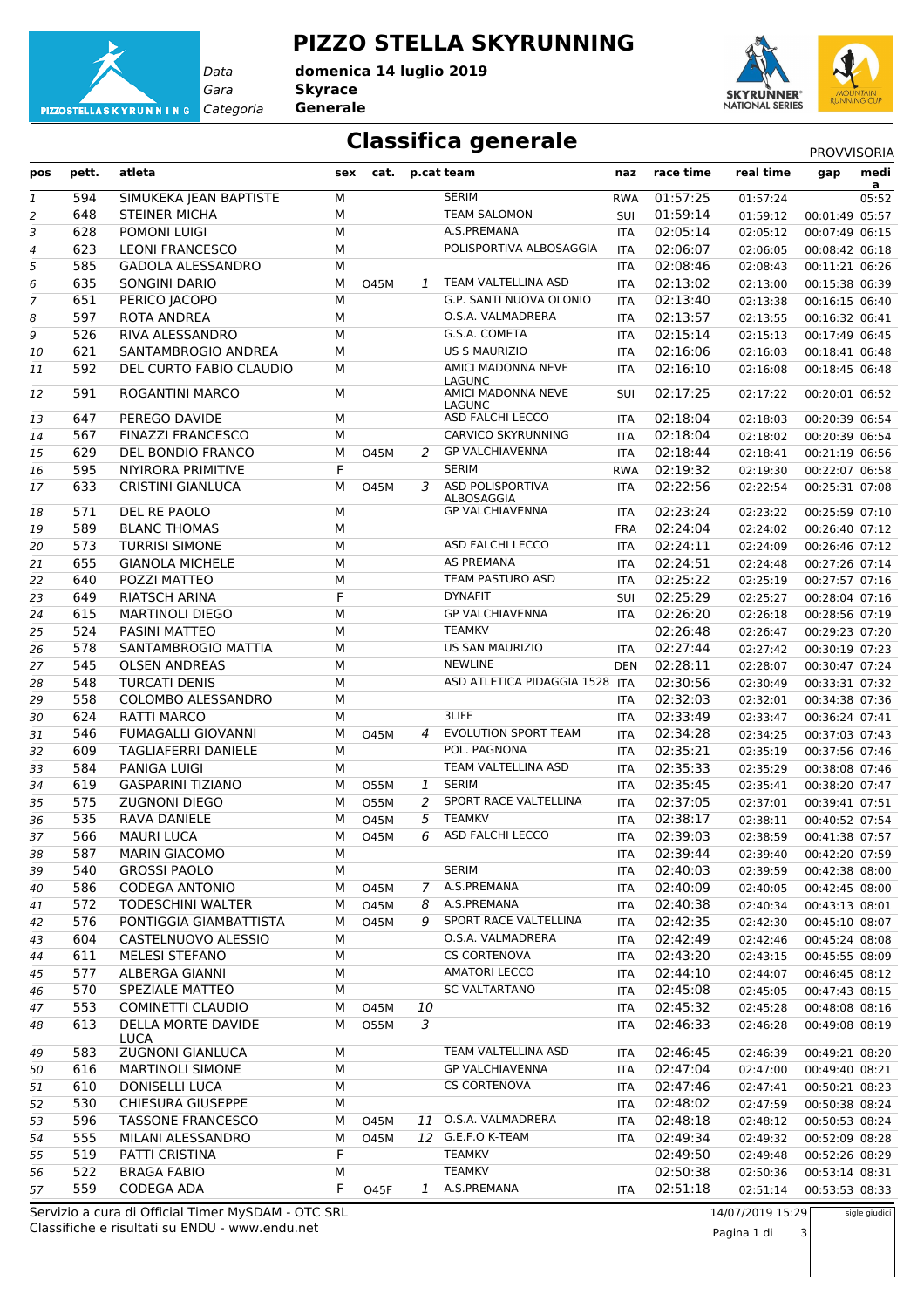# **Classifica generale** PROVVISORIA

| pos | pett.      | atleta                                      | sex    | cat.        |    | p.cat team                                      | naz        | race time            | real time | medi<br>gap    |
|-----|------------|---------------------------------------------|--------|-------------|----|-------------------------------------------------|------------|----------------------|-----------|----------------|
|     |            |                                             |        |             |    |                                                 |            |                      |           | a              |
| 58  | 626        | <b>MAGGI GIORGIO</b>                        | М      |             |    | G.S.A. COMETA                                   | ITA        | 02:51:41             | 02:51:34  | 00:54:17 08:35 |
| 59  | 620        | <b>GRANDI MAURIZIO</b>                      | М      | <b>O45M</b> | 13 |                                                 | <b>ITA</b> | 02:51:57             | 02:51:51  | 00:54:32 08:35 |
| 60  | 632        | LEVI EMANUELE                               | М      | <b>O45M</b> |    | 14 GP VALCHIAVENNA                              | <b>ITA</b> | 02:52:04             | 02:52:01  | 00:54:40 08:36 |
| 61  | 564        | <b>LOCATELLI FRANCESCO</b>                  | M      |             |    | <b>RAGNI LECCO</b>                              |            | 02:52:11             | 02:52:08  | 00:54:47 08:36 |
| 62  | 625        | <b>COLOMBO FRANCESCO</b>                    | М      |             |    | <b>SEC CIVATE</b>                               | <b>ITA</b> | 02:52:14             | 02:52:06  | 00:54:49 08:36 |
| 63  | 634        | <b>TARCA BRUNO</b>                          | М      | 055M        | 4  | TEAM VALTELLINA ASD                             | <b>ITA</b> | 02:52:41             | 02:52:36  | 00:55:16 08:38 |
| 64  | 552        | <b>LONGONI SERGIO</b>                       | M      |             |    | <b>RUNCARD</b>                                  | <b>ITA</b> | 02:53:28             | 02:53:26  | 00:56:03 08:40 |
| 65  | 653        | PICCO ALICE                                 | F      |             |    | ASD FALCHI LECCO                                | <b>ITA</b> | 02:54:20             | 02:54:18  | 00:56:56 08:42 |
| 66  | 605        | CIPOLLA PAOLO                               | M<br>F |             |    | <b>BERGAMO STARS</b><br><b>ASD FALCHI LECCO</b> | <b>ITA</b> | 02:54:20             | 02:54:14  | 00:56:56 08:42 |
| 67  | 512<br>658 | <b>ARDIZZOIA FEDERICA</b>                   |        |             |    | 15 ASD PRO PATRIA ARC BUSTO                     | <b>ITA</b> | 02:55:06<br>02:55:21 | 02:55:03  | 00:57:42 08:45 |
| 68  |            | PIANTANIDA MAURIZIO                         | М      | 045M        |    | <b>ARSIZIO</b>                                  | <b>ITA</b> |                      | 02:55:18  | 00:57:57 08:46 |
| 69  | 515        | <b>BIAVASCHI MASSIMO</b>                    | М      | <b>O45M</b> |    | 16 TEAMKV                                       |            | 02:55:41             | 02:55:39  | 00:58:17 08:47 |
| 70  | 652        | <b>GIL LUCIANO</b>                          | M      |             |    | <b>OUTDOOR TRAINING</b>                         | ARG        | 02:58:26             | 02:58:24  | 01:01:01 08:55 |
| 71  | 582        | PERLINI MATTEO                              | M      |             |    | ARGENTINA<br>TEAM VALTELLINA ASD                | <b>ITA</b> | 02:59:08             | 02:59:05  | 01:01:44 08:57 |
| 72  | 641        | <b>DOZIO LUIGI</b>                          | М      | <b>O45M</b> |    | 17 O.S.A. ORG.SPORTIVA                          | <b>ITA</b> | 02:59:43             | 02:59:40  | 01:02:18 08:59 |
|     |            |                                             |        |             |    | <b>ALPINISTI</b>                                |            |                      |           |                |
| 73  | 598        | REDAELLI PIERANGELO                         | M      | <b>O45M</b> |    | 18 O.S.A. VALMADRERA                            | ITA        | 03:01:22             | 03:01:18  | 01:03:57 09:04 |
| 74  | 505        | <b>MAFFEIS ANDREA</b>                       | М      |             |    | <b>RUNNER DESIO</b>                             | <b>ITA</b> | 03:02:36             | 03:02:33  | 01:05:11 09:07 |
| 75  | 654        | ROLF SCHLACHTER                             | М      | <b>O55M</b> | 5  | SG WEILER-SIMMERBERG                            | <b>GER</b> | 03:03:20             | 03:03:15  | 01:05:55 09:09 |
| 76  | 622        | <b>FRIGERIO CARLO</b>                       | M      |             |    | NSC BELLAGIO SKY TEAM                           | <b>ITA</b> | 03:03:31             | 03:03:22  | 01:06:07 09:10 |
| 77  | 517        | <b>GADOLA ANDREA</b>                        | M      |             |    | <b>TEAMKV</b>                                   |            | 03:04:04             | 03:04:00  | 01:06:39 09:12 |
| 78  | 554        | QUARTI ANDREA STEFANO                       | M      |             |    |                                                 | <b>ITA</b> | 03:06:21             | 03:06:16  | 01:08:56 09:19 |
| 79  | 660        | PALAZZI ANGELO                              | М      | 055M        | 6  | ASD MAGA                                        | <b>ITA</b> | 03:06:52             | 03:06:46  | 01:09:27 09:20 |
| 80  | 549        | <b>BELLATI MASSIMO</b>                      | M      |             |    |                                                 | <b>ITA</b> | 03:07:27             | 03:07:20  | 01:10:03 09:22 |
| 81  | 547        | <b>MORTENSEN KATRINE</b><br><b>PREISLER</b> | F      |             |    |                                                 | <b>DEN</b> | 03:07:32             | 03:07:27  | 01:10:07 09:22 |
| 82  | 542        | POZZOLI ALESSANDRO                          | M      |             |    |                                                 | <b>ITA</b> | 03:07:37             | 03:07:32  | 01:10:13 09:22 |
| 83  | 539        | SAVETTA STEFANO                             | M      |             |    | ARDENNO SPORTIVA                                | <b>ITA</b> | 03:08:13             | 03:08:09  | 01:10:49 09:24 |
| 84  | 590        | <b>LAMANNA GABRIELE</b>                     | М      |             |    | CANTO DI CORSA                                  | <b>ITA</b> | 03:10:20             | 03:10:17  | 01:12:55 09:30 |
| 85  | 560        | <b>BUSI PAOLO</b>                           | М      | 055M        | 7  | A.S.PREMANA                                     | <b>ITA</b> | 03:11:40             | 03:11:36  | 01:14:15 09:34 |
| 86  | 531        | <b>FASOLI GIUSEPPE</b>                      | М      | <b>O45M</b> |    | 19 RUNCARD                                      | <b>ITA</b> | 03:12:50             | 03:12:42  | 01:15:25 09:38 |
| 87  | 574        | FILIGURA ALESSANDRO                         | M      | <b>O45M</b> |    | 20 ASD FALCHI LECCO                             | <b>ITA</b> | 03:13:46             | 03:13:39  | 01:16:21 09:41 |
| 88  | 650        | CAGLIANI MATTEO                             | М      |             |    | A.S.PREMANA                                     | <b>ITA</b> | 03:13:48             | 03:13:43  | 01:16:23 09:41 |
| 89  | 617        | PALEARI MATTEO                              | M      |             |    |                                                 | <b>ITA</b> | 03:14:13             | 03:14:08  | 01:16:48 09:42 |
| 90  | 603        | <b>BUTTI IVANO</b>                          | М      | <b>O45M</b> |    | 21 O.S.A. VALMADRERA                            | <b>ITA</b> | 03:14:52             | 03:14:45  | 01:17:27 09:44 |
| 91  | 612        | <b>LOMBARDINI MATTEO</b>                    | M      | <b>O45M</b> |    | 22 LECCONOTIZIE                                 | <b>ITA</b> | 03:16:32             | 03:16:28  | 01:19:07 09:49 |
| 92  | 601        | <b>GIROLA IRENE</b>                         | F      |             |    | O.S.A. VALMADRERA                               | <b>ITA</b> | 03:17:35             | 03:17:32  | 01:20:10 09:52 |
| 93  | 631        | <b>GUANELLA TATIANA</b>                     | F      |             |    |                                                 | <b>ITA</b> | 03:18:30             | 03:18:19  | 01:21:05 09:55 |
| 94  | 527        | ZOANNI IVAN                                 | M      | <b>O45M</b> |    | 23 2002 MARATHON CLUB                           | <b>ITA</b> | 03:19:23             | 03:19:18  | 01:21:58 09:58 |
| 95  | 529        | RIVOLTA FEDERICO                            | М      |             |    | ATLETICA ALTO LARIO                             | ITA        | 03:19:33             | 03:19:25  | 01:22:08 09:58 |
| 96  | 663        | ROSSATTI EMILIANO                           | М      | <b>O45M</b> |    | 24 AMBROSINI&ROSSATTI                           | ITA        | 03:20:19             | 03:20:11  | 01:22:55 10:00 |
| 97  | 521        | DELLA BELLA IVO                             | М      |             |    | <b>TEAMKV</b>                                   |            | 03:21:47             | 03:21:42  | 01:24:23 10:05 |
| 98  | 523        | MULETTA ALESSIA                             | F      | O45F        | 2  | <b>TEAMKV</b>                                   |            | 03:24:02             | 03:23:59  | 01:26:38 10:12 |
| 99  | 646        | PELLEGATTA STEFANO                          | М      | 045M        |    | 25 O.S.A. VALMADRERA                            | ITA        | 03:24:20             | 03:24:15  | 01:26:55 10:12 |
| 100 | 536        | <b>GOSSI ALFREDO</b>                        | M      | 055M        | 8  | <b>TEAMKV</b>                                   | ITA        | 03:24:44             | 03:24:41  | 01:27:20 10:14 |
| 101 | 565        | LOCATELLI PIETRO                            | M      | 045M        | 26 | OSA VALMEDRERA                                  |            | 03:24:45             | 03:24:42  | 01:27:20 10:14 |
| 102 | 627        | <b>COLOMBO MICHELE</b>                      | М      | 055M        | 9  | O.S.A. VALMADRERA                               | ITA        | 03:25:32             | 03:25:28  | 01:28:07 10:16 |
| 103 | 661        | <b>BIANCHI STEFANO</b>                      | M      |             |    | CARVICO SKYRUNNING                              | <b>ITA</b> | 03:26:01             | 03:25:55  | 01:28:36 10:18 |
| 104 | 659        | <b>BALOSSI MASSIMO</b>                      | М      |             |    | ASD POLISPORTIVA ROVINATA ITA                   |            | 03:26:19             | 03:26:11  | 01:28:54 10:18 |
| 105 | 608        | PRANDONI ILARIA                             | F      |             |    | <b>BETTI'S GRUP RUN</b>                         | ITA        | 03:26:34             | 03:26:30  | 01:29:10 10:19 |
| 106 | 607        | <b>LEONARDO CUCCI</b><br>PASQUALE           | M      |             |    | SPORTIVA LANZADA                                | ITA        | 03:27:21             | 03:27:12  | 01:29:57 10:22 |
| 107 | 637        | <b>STEFANONI FABIO</b>                      | M      | 055M        |    | 10 O.S.A. VALMADRERA                            | ITA        | 03:30:53             | 03:30:45  | 01:33:29 10:32 |
| 108 | 636        | <b>CURIONI GIANCARLO</b>                    | M      | 055M        |    | 11 O.S.A. VALMADRERA                            | ITA        | 03:30:54             | 03:30:45  | 01:33:29 10:32 |
| 109 | 642        | <b>CRUPI VINCENZO</b>                       | M      |             |    |                                                 |            | 03:31:04             | 03:30:58  | 01:33:39 10:33 |
| 110 | 656        | DELLA PORTA MAX                             | М      | 045M        |    | 27 CORRADO GEX                                  | <b>ITA</b> | 03:33:10             | 03:33:03  | 01:35:45 10:39 |
| 111 | 511        | PRIMERANO BARBARA                           | F      |             |    | NEW ATHLETICS SULZANO                           | ITA        | 03:35:06             | 03:35:00  | 01:37:42 10:45 |
| 112 | 602        | <b>CORTI DANIELE</b>                        | м      |             |    | O.S.A. VALMADRERA                               | ITA        | 03:35:49             | 03:35:40  | 01:38:24 10:47 |
| 113 | 544        | MIKHAYLOVA OLGA                             | F      |             |    | ILR                                             | <b>RUS</b> | 03:36:15             | 03:36:08  | 01:38:50 10:48 |
| 114 | 537        | ROTA FEDERICA                               | F      |             |    | <b>TEAMKV</b>                                   | ITA        | 03:37:31             | 03:37:24  | 01:40:06 10:52 |
| 115 | 569        | <b>FUMAGALLI RICCARDO</b>                   | М      |             |    |                                                 | <b>ITA</b> | 03:38:16             | 03:38:09  | 01:40:51 10:54 |
| 116 | 579        | <b>GIORGIANO FABRIZIO</b>                   | М      | 045M        | 28 | URBAN RUNNERS MILANO                            | <b>ITA</b> | 03:39:10             | 03:39:02  | 01:41:45 10:57 |
| 117 | 550        | <b>BARONE GIANCARLO</b>                     | M      | 045M        |    | 29 9,92 RUNNING                                 | <b>ITA</b> | 03:39:54             | 03:39:47  | 01:42:29 10:59 |
| 118 | 600        | MELLERA FABRIZIO                            | М      | 055M        |    | 12 O.S.A. VALMADRERA                            | ITA        | 03:40:31             | 03:40:24  | 01:43:07 11:01 |

sigle giudici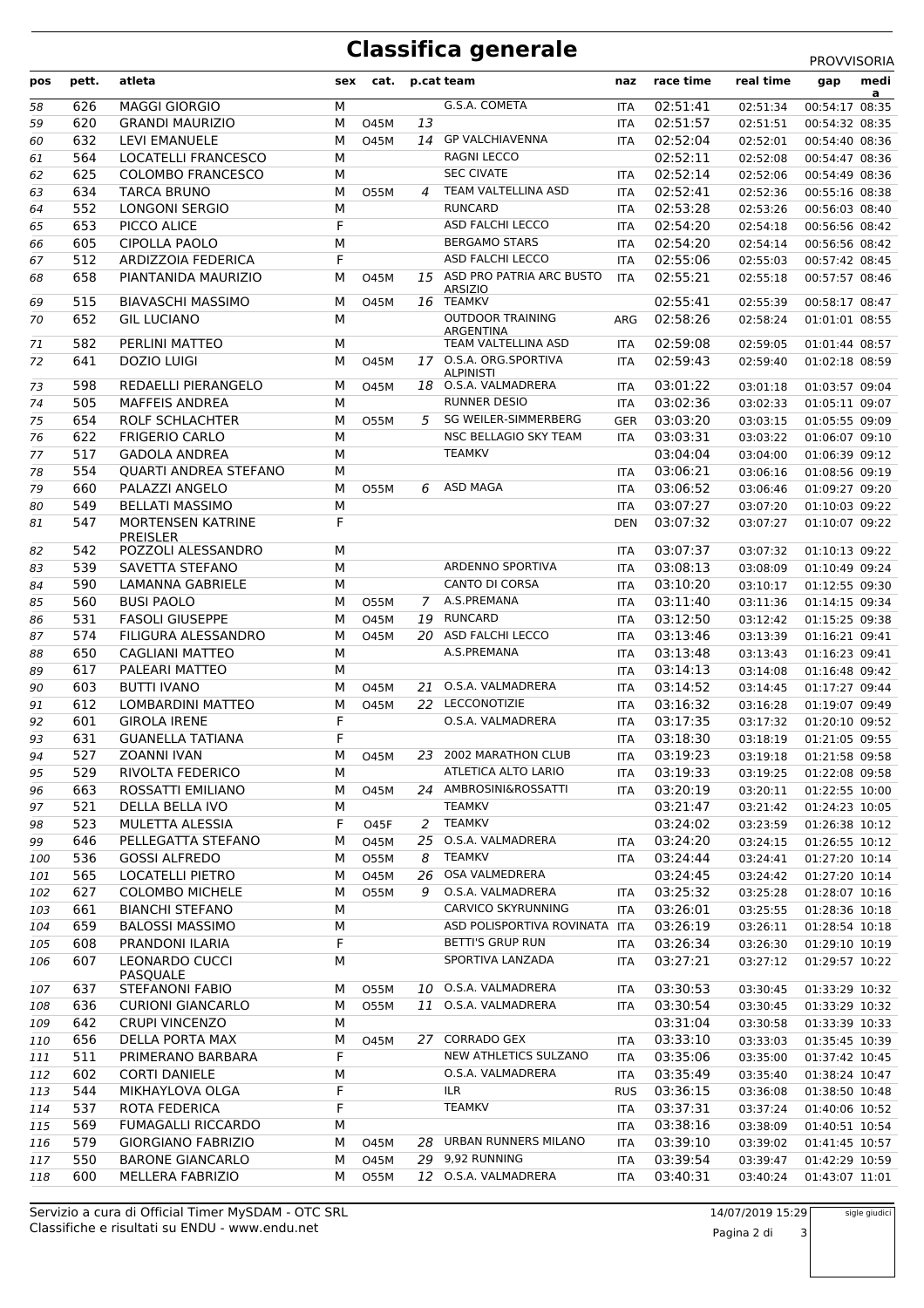### **Classifica generale**

|  |  | PROVVISORIA |  |  |
|--|--|-------------|--|--|
|  |  |             |  |  |

|     |                  |                                        |     |             |     |                                            |            |           |           | <b>PRUVVIJURIA</b> |           |
|-----|------------------|----------------------------------------|-----|-------------|-----|--------------------------------------------|------------|-----------|-----------|--------------------|-----------|
| pos | pett.            | atleta                                 | sex | cat.        |     | p.cat team                                 | naz        | race time | real time | gap                | medi<br>a |
| 119 | 568              | <b>CASIRAGHI ELIA</b>                  | M   |             |     |                                            | <b>ITA</b> | 03:41:10  | 03:41:04  | 01:43:45 11:03     |           |
| 120 | 639              | <b>BIZZOZERO MICHELE</b>               | M   | <b>O45M</b> |     | 30 VICTORIA SKY TEAM                       | SUI        | 03:41:43  | 03:41:34  | 01:44:19 11:05     |           |
| 121 | 534              | <b>COSTA GIUSEPPE</b>                  | M   | <b>O45M</b> |     | 31 TEAMKV                                  | <b>ITA</b> | 03:44:13  | 03:44:06  | 01:46:49 11:12     |           |
| 122 | 599              | PERUCCHINI GIACOMO                     | M   |             |     | O.S.A. VALMADRERA                          | <b>ITA</b> | 03:44:57  | 03:44:54  | 01:47:32 11:14     |           |
| 123 | 645              | <b>BOLZACCHINI GIANLUCA</b>            | M   | <b>O45M</b> | 32. | G.S. ROVELLO PORRO                         | <b>ITA</b> | 03:47:42  | 03:47:34  | 01:50:17 11:23     |           |
| 124 | 563              | <b>VERZERI FRANCESCA</b>               | F   |             |     | <b>CANTO DI CORSA</b>                      | <b>ITA</b> | 03:49:54  | 03:49:50  | 01:52:29 11:29     |           |
| 125 | 662              | <b>CAVAGNA DIEGO</b>                   | M   | <b>O45M</b> | 33  | <b>ASD MAGA</b>                            | <b>ITA</b> | 03:51:04  | 03:50:57  | 01:53:39 11:33     |           |
| 126 | 593              | <b>GUANELLA SILVIA</b>                 | F   |             |     | AMICI MADONNA NEVE<br>LAGUNC               | <b>ITA</b> | 03:53:30  | 03:53:25  | 01:56:05 11:40     |           |
| 127 | 630              | <b>BARILANI SIMONA</b>                 | F   |             |     | <b>GP SANTI</b>                            | <b>ITA</b> | 03:55:41  | 03:55:35  | 01:58:16 11:47     |           |
| 128 | 533              | <b>SCIAINI JESSICA</b>                 | F   |             |     | <b>TEAMKV</b>                              | <b>ITA</b> | 03:55:41  | 03:55:36  | 01:58:16 11:47     |           |
| 129 | 510              | <b>BARTOLI NICOLA</b>                  | M   | <b>O45M</b> | 34  |                                            | <b>ITA</b> | 03:56:54  | 03:56:49  | 01:59:30 11:50     |           |
| 130 | 588              | PANDOLFI BORTOLETTO<br><b>GIOVANNI</b> | M   |             |     |                                            | <b>ITA</b> | 04:00:05  | 04:00:00  | 02:02:40 12:00     |           |
| 131 | 528              | MOSCARDO DIEGO                         | M   |             |     |                                            | <b>ITA</b> | 04:06:57  | 04:06:48  | 02:09:32 12:20     |           |
| 132 | 525              | <b>COMI FABIO</b>                      | M   |             |     |                                            | <b>ITA</b> | 04:06:57  | 04:06:48  | 02:09:32 12:20     |           |
| 133 | 562              | <b>BERETTA SIMONA</b>                  | F   |             |     | <b>CANTO DI CORSA</b>                      | <b>ITA</b> | 04:08:44  | 04:08:42  | 02:11:19 12:26     |           |
| 134 | 504              | <b>MARELLI LEOPOLDO</b>                | M   | <b>O55M</b> | 13  |                                            | <b>ITA</b> | 04:13:11  | 04:13:02  | 02:15:46 12:39     |           |
| 135 | 644              | <b>RAIMONDI SERGIO</b>                 | M   | <b>O45M</b> | 35  | <b>GTA CREMA</b>                           | <b>ITA</b> | 04:15:03  | 04:14:55  | 02:17:39 12:45     |           |
| 136 | 561              | <b>CORDERO MARIA ADELE</b>             | F   | <b>O45F</b> | 3   | ATLETICA AVIS BRA GAS                      | <b>ITA</b> | 04:17:59  | 04:17:54  | 02:20:34 12:53     |           |
| 137 | 514              | <b>VANZETTO MARCO</b>                  | M   |             |     |                                            | <b>ITA</b> | 04:23:39  | 04:23:30  | 02:26:14 13:10     |           |
| 138 | 657              | <b>BRUGNETTI MARINA</b>                | F   | <b>O45F</b> | 4   | ASD PRO PATRIA ARC BUSTO<br><b>ARSIZIO</b> | <b>ITA</b> | 04:42:36  | 04:42:29  | 02:45:11 14:07     |           |
| 139 | 638              | <b>BARBISOTTI NICOLO'</b>              | M   |             |     |                                            | <b>ITA</b> | 04:49:21  | 04:49:11  | 02:51:56 14:28     |           |
| 140 | 543              | <b>GUANELLA ROBERTO</b>                | M   | <b>O45M</b> | 36  |                                            | <b>ITA</b> | 04:53:30  | 04:53:27  | 02:56:06 14:40     |           |
| 141 | 581              | <b>DENARO LETIZIA</b>                  | F   | <b>O45F</b> | 5   | <b>URBAN RUNNERS</b>                       | <b>ITA</b> | 05:14:36  | 05:14:28  | 03:17:11 15:43     |           |
| 142 | 580              | CATAPANO TIZIANA                       | F   | <b>O45F</b> | 6   | <b>URBAN RUNNERS MILANO</b>                | <b>ITA</b> | 05:14:37  | 05:14:29  | 03:17:12 15:43     |           |
| 143 | 541              | <b>SCHMID IMELDA</b>                   | F   | O55F        | 1   |                                            | SUI        | 05:23:22  | 05:23:13  | 03:25:58 16:10     |           |
|     | <b>CONVENITY</b> |                                        |     |             |     |                                            |            |           |           |                    |           |



Leggi questo codice con il tuo telefono per accedere alla classifica on-line

Il giudice